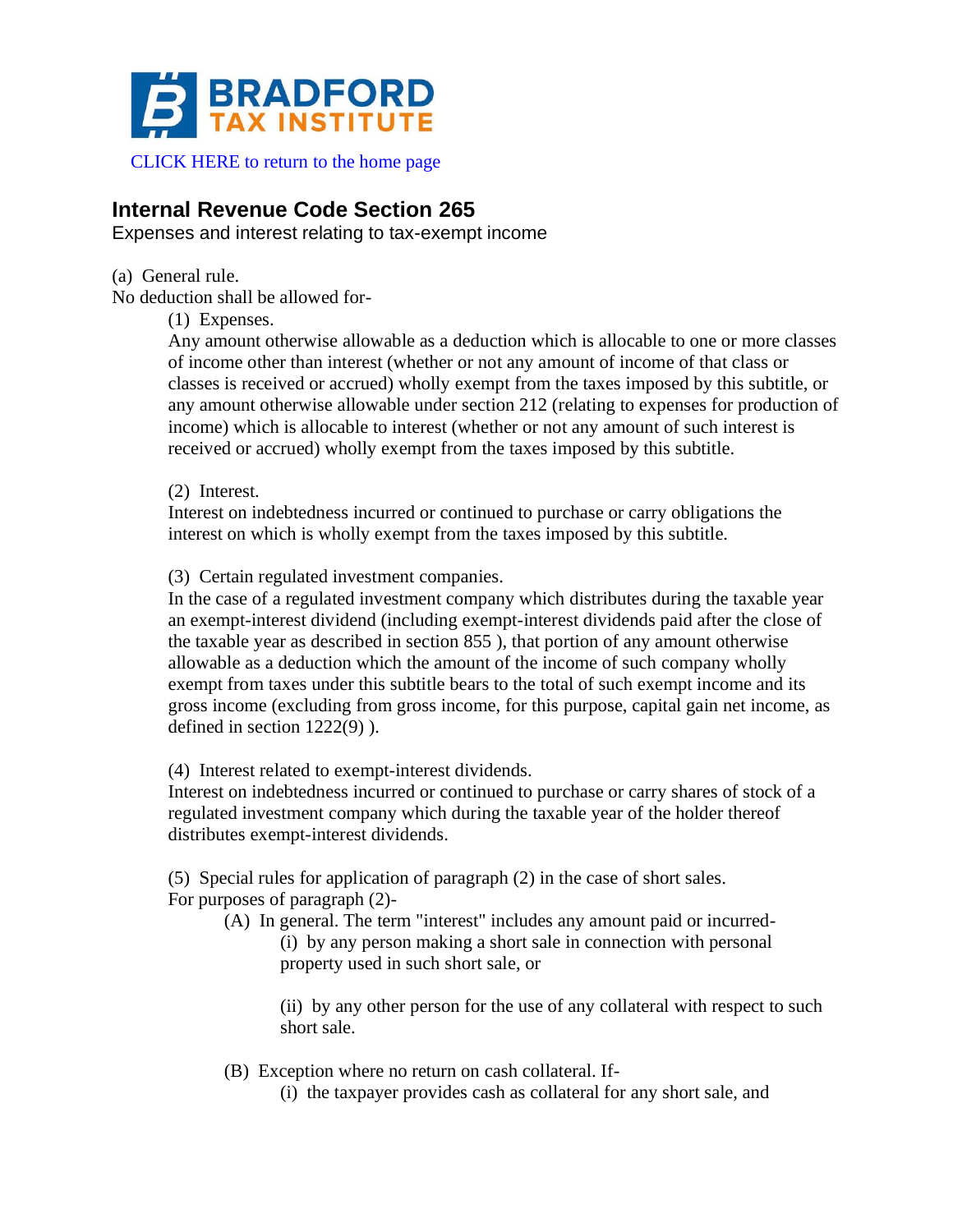(ii) the taxpayer receives no material earnings on such cash during the period of the sale,

subparagraph  $(A)(i)$  shall not apply to such short sale.

(6) Section not to apply with respect to parsonage and military housing allowances. No deduction shall be denied under this section for interest on a mortgage on, or real property taxes on, the home of the taxpayer by reason of the receipt of an amount as-

(A) a military housing allowance, or

- (B) a parsonage allowance excludable from gross income under section 107 .
- (b) Pro rata allocation of interest expense of financial institutions to tax-exempt interest.

(1) In general.

In the case of a financial institution, no deduction shall be allowed for that portion of the taxpayer's interest expense which is allocable to tax-exempt interest.

(2) Allocation.

For purposes of paragraph (1), the portion of the taxpayer's interest expense which is allocable to tax-exempt interest is an amount which bears the same ratio to such interest expense as-

(A) the taxpayer's average adjusted bases (within the meaning of section 1016) of tax-exempt obligations acquired after August 7, 1986, bears to

- (B) such average adjusted bases for all assets of the taxpayer.
- (3) Exception for certain tax-exempt obligations.

(A) In general. Any qualified tax-exempt obligation acquired after August 7, 1986, shall be treated for purposes of paragraph  $(2)$  and section  $291(e)(1)(B)$  as if it were acquired on August 7, 1986.

- (B) Qualified tax-exempt obligation.
	- (i) In general. For purposes of subparagraph  $(A)$ , the term "qualified taxexempt obligation" means a tax-exempt obligation-

(I) which is issued after August 7, 1986, by a qualified small issuer,

(II) which is not a private activity bond (as defined in section 141 ), and

(III) which is designated by the issuer for purposes of this paragraph .

(ii) Certain bonds not treated as private activity bonds. For purposes of clause (i)(II) , there shall not be treated as a private activity bond-

(I) any qualified  $501(c)(3)$  bond (as defined in section 145), or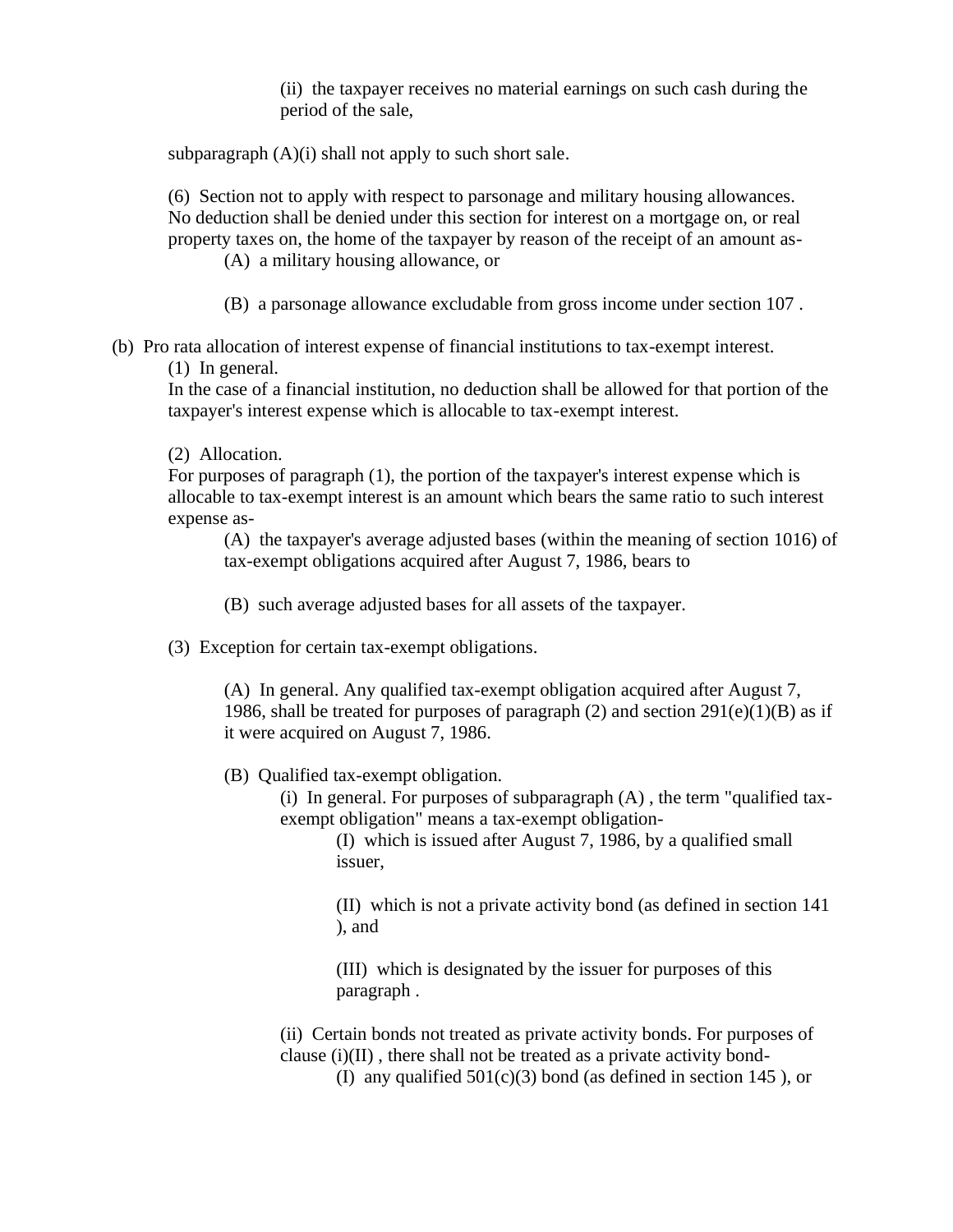(II) any obligation issued to refund (or which is part of a series of obligations issued to refund) an obligation issued before August 8, 1986, which was not an industrial development bond (as defined in section 103(b)(2) as in effect on the day before the date of the enactment [10/22/86] of the Tax Reform Act of 1986) or a private loan bond (as defined in section  $103(0)(2)(A)$ , as so in effect, but without regard to any exemption from such definition other than section  $103(o)(2)(A)$ ).

(C) Qualified small issuer.

(i) In general. For purposes of subparagraph (B) , the term "qualified small issuer" means, with respect to obligations issued during any calendar year, any issuer if the reasonably anticipated amount of tax-exempt obligations (other than obligations described in clause (ii) ) which will be issued by such issuer during such calendar year does not exceed \$10,000,000.

(ii) Obligations not taken into account in determining status as qualified small issuer. For purposes of clause (i) , an obligation is described in this clause if such obligation is-

> (I) a private activity bond (other than a qualified  $501(c)(3)$  bond, as defined in section 145),

(II) an obligation to which section 141(a) does not apply by reason of section 1312, 1313, 1316(g), or 1317 of the Tax Reform Act of 1986 and which would (if issued on August 15, 1986) have been an industrial development bond (as defined in section 103(b)(2) as in effect on the day before the date of the enactment of such Act) or a private loan bond (as defined in section  $103(o)(2)(A)$ , as so in effect, but without regard to any exception from such definition other than section  $103(0)(2)(A)$ , or

(III) an obligation issued to refund (other than to advance refund within the meaning of section  $149(d)(5)$ ) any obligation to the extent the amount of the refunding obligation does not exceed the outstanding amount of the refunded obligation.

(iii) Allocation of amount of issue in certain cases. In the case of an issue under which more than 1 governmental entity receives benefits, if-

> (I) all governmental entities receiving benefits from such issue irrevocably agree (before the date of issuance of the issue) on an allocation of the amount of such issue for purposes of this subparagraph, and

(II) such allocation bears a reasonable relationship to the respective benefits received by such entities,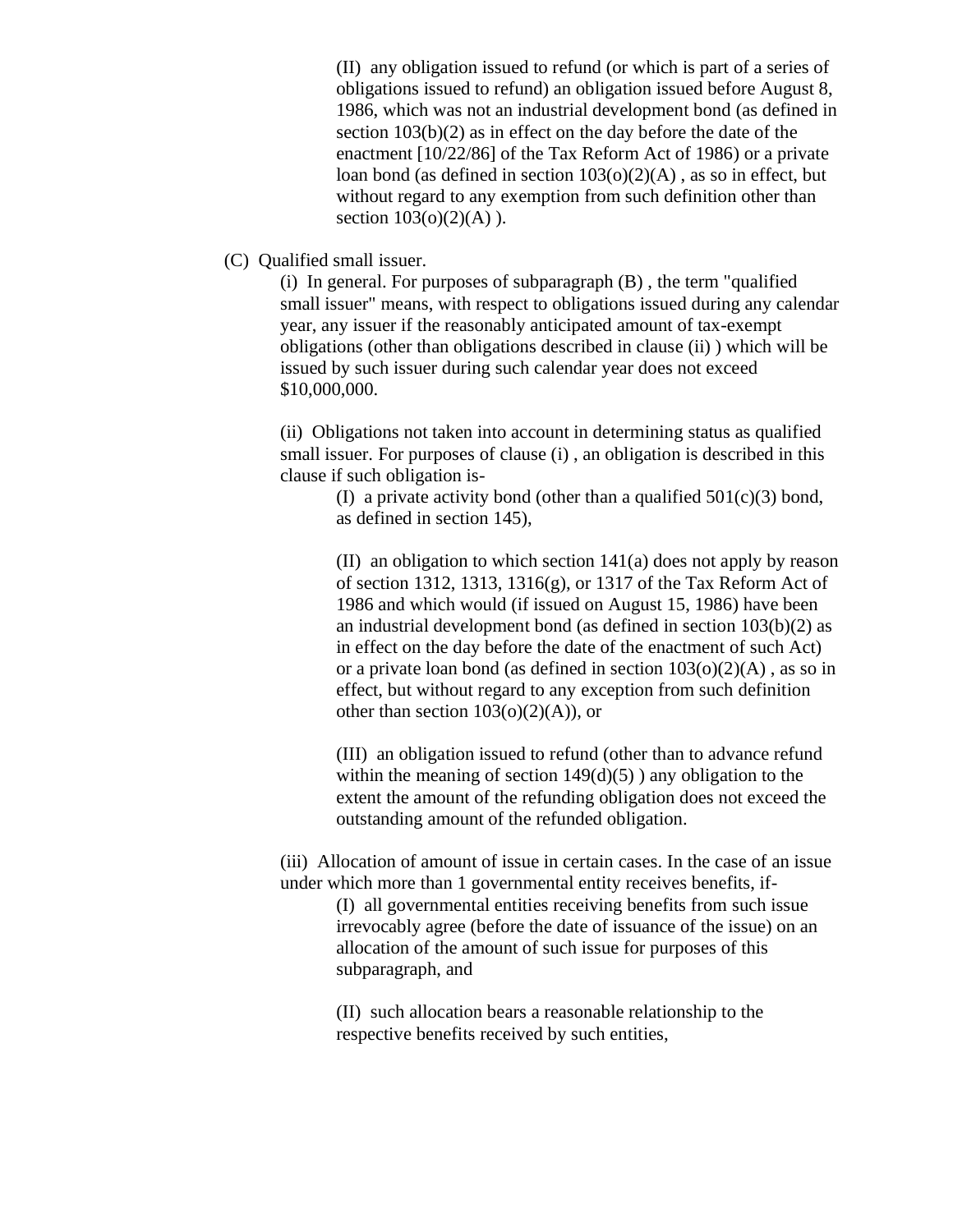then the amount of such issue so allocated to an entity (and only such amount with respect to such issue) shall be taken into account under clause (i) with respect to such entity.

(D) Limitation on amount of obligations which may be designated.

(i) In general. Not more than \$10,000,000 of obligations issued by an issuer during any calendar year may be designated by such issuer for purposes of this paragraph .

(ii) Certain refundings of designated obligations deemed designated.- Except as provided in clause (iii) , in the case of a refunding (or series of refundings) of a qualified tax-exempt obligation, the refunding obligation shall be treated as a qualified tax-exempt obligation (and shall not be taken into account under clause (i) ) if-

(I) the refunding obligation was not taken into account under subparagraph  $(C)$  by reason of clause (ii)(III) thereof,

(II) the average maturity date of the refunding obligations issued as part of the issue of which such refunding obligation is a part is not later than the average maturity date of the obligations to be refunded by such issue, and

(III) the refunding obligation has a maturity date which is not later than the date which is 30 years after the date the original qualified tax-exempt obligation was issued.

Subclause (II) shall not apply if the average maturity of the issue of which the original qualified tax-exempt obligation was a part (and of the issue of which the obligations to be refunded are a part) is 3 years or less. For purposes of this clause, average maturity shall be determined in accordance with section  $147(b)(2)(A)$ .

(iii) Certain obligations may not be designated or deemed designated. No obligation issued as part of an issue may be designated under this paragraph (or may be treated as designated under clause (ii) ) if-

(I) any obligation issued as part of such issue is issued to refund another obligation, and

(II) the aggregate face amount of such issue exceeds \$10,000,000.

(E) Aggregation of issuers. For purposes of subparagraphs (C) and (D) - (i) an issuer and all entities which issue obligations on behalf of such issuer shall be treated as 1 issuer,

(ii) all obligations issued by a subordinate entity shall, for purposes of applying subparagraphs (C) and (D) to each other entity to which such entity is subordinate, be treated as issued by such other entity, and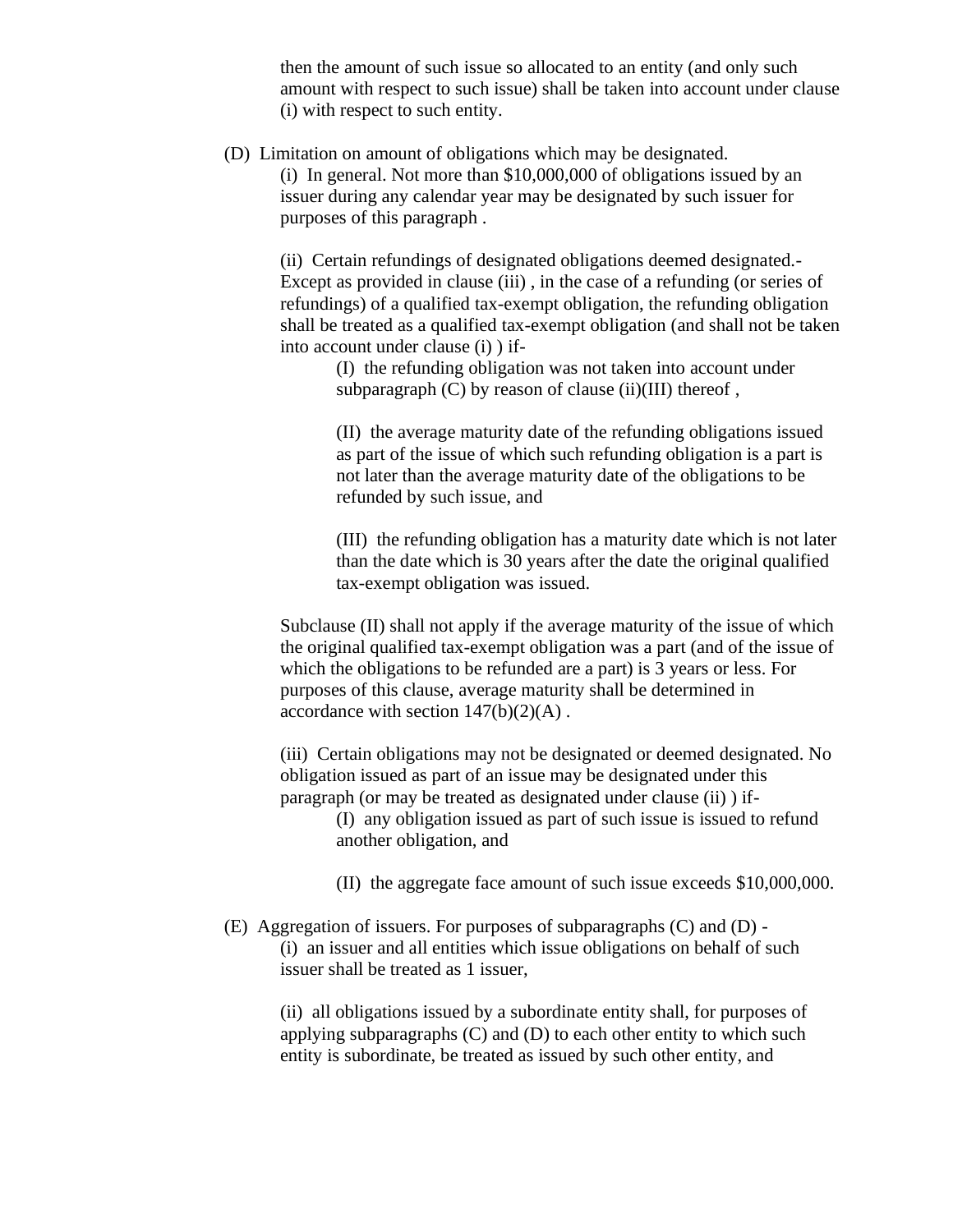(iii) an entity formed (or, to the extent provided by the Secretary, availed of) to avoid the purposes of subparagraph  $(C)$  or  $(D)$  and all entities benefiting thereby shall be treated as 1 issuer.

(F) Treatment of composite issues. In the case of an obligation which is issued as part of a direct or indirect composite issue, such obligation shall not be treated as a qualified tax-exempt obligation unless-

(i) the requirements of this paragraph are met with respect to such composite issue (determined by treating such composite issue as a single issue), and

(ii) the requirements of this paragraph are met with respect to each separate lot of obligations which are part of the issue (determined by treating each such separate lot as a separate issue).

(G) Special rules for obligations issued during 2009 and 2010.

(i) Increase in limitation. In the case of obligations issued during 2009 or 2010, subparagraphs  $(C)(i)$ ,  $(D)(i)$ , and  $(D)(iii)(II)$  shall each be applied by substituting "\$30,000,000" for "\$10,000,000".

(ii) Qualified  $501(c)(3)$  bonds treated as issued by exempt organization. In the case of a qualified  $501(c)(3)$  bond (as defined in section 145) issued during 2009 or 2010, this paragraph shall be applied by treating the  $501(c)(3)$  organization for whose benefit such bond was issued as the issuer.

(iii) Special rule for qualified financings. In the case of a qualified financing issue issued during 2009 or 2010-

(I) subparagraph (F) shall not apply, and

(II) any obligation issued as a part of such issue shall be treated as a qualified tax-exempt obligation if the requirements of this paragraph are met with respect to each qualified portion of the issue (determined by treating each qualified portion as a separate issue which is issued by the qualified borrower with respect to which such portion relates).

(iv) Qualified financing issue. For purposes of this subparagraph, the term "qualified financing issue" means any composite, pooled, or other conduit financing issue the proceeds of which are used directly or indirectly to make or finance loans to 1 or more ultimate borrowers each of whom is a qualified borrower.

(v) Qualified portion. For purposes of this subparagraph, the term "qualified portion" means that portion of the proceeds which are used with respect to each qualified borrower under the issue.

(vi) Qualified borrower. For purposes of this subparagraph, the term "qualified borrower" means a borrower which is a State or political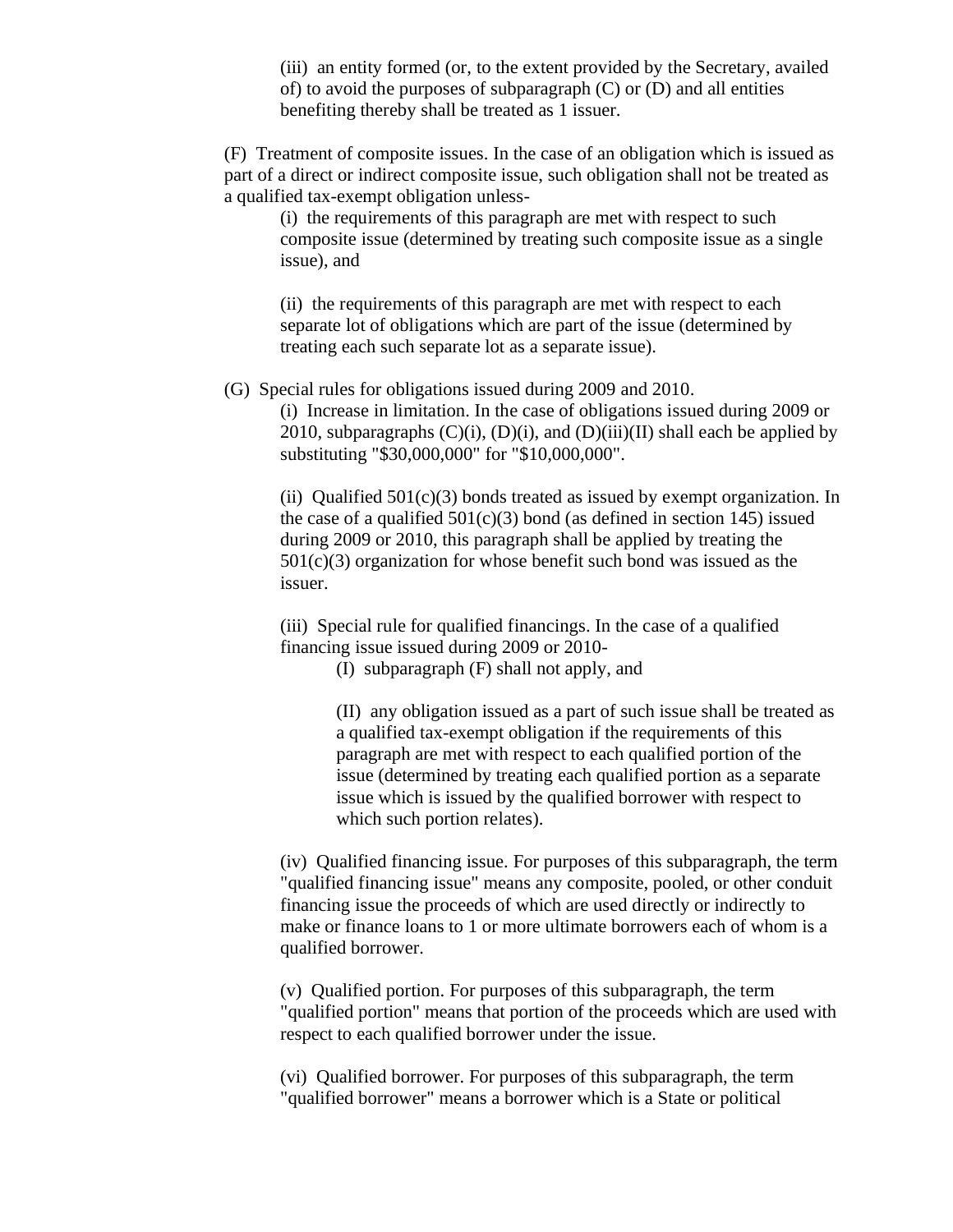subdivision thereof or an organization described in section  $501(c)(3)$  and exempt from taxation under section 501(a) .

(4) Definitions.

For purposes of this subsection-

(A) Interest expense. The term "interest expense" means the aggregate amount allowable to the taxpayer as a deduction for interest for the taxable year (determined without regard to this subsection , section 264 , and section 291). For purposes of the preceding sentence, the term "interest" includes amounts (whether or not designated as interest) paid in respect of deposits, investment certificates, or withdrawable or repurchasable shares.

(B) Tax-exempt obligation. The term "tax-exempt obligation" means any obligation the interest on which is wholly exempt from taxes imposed by this subtitle. Such term includes shares of stock of a regulated investment company which during the taxable year of the holder thereof distributes exempt-interest dividends.

## (5) Financial institution.

- For purposes of this subsection , the term "financial institution" means any person who- (A) accepts deposits from the public in the ordinary course of such person's trade or business, and is subject to Federal or State supervision as a financial institution, or
	- (B) is a corporation described in section  $585(a)(2)$ .
- (6) Special rules.

(A) Coordination with subsection (a) . If interest on any indebtedness is disallowed under subsection (a) with respect to any tax-exempt obligation-

(i) such disallowed interest shall not be taken into account for purposes of applying this subsection , and

(ii) for purposes of applying paragraph (2) , the adjusted basis of such taxexempt obligation shall be reduced (but not below zero) by the amount of such indebtedness.

(B) Coordination with section 263A . This section shall be applied before the application of section 263A (relating to capitalization of certain expenses where taxpayer produces property).

## (7) De minimis exception for bonds issued during 2009 or 2010.

(A) In general. In applying paragraph  $(2)(A)$ , there shall not be taken into account tax-exempt obligations issued during 2009 or 2010.

(B) Limitation. The amount of tax-exempt obligations not taken into account by reason of subparagraph (A) shall not exceed 2 percent of the amount determined under paragraph  $(2)(B)$ .